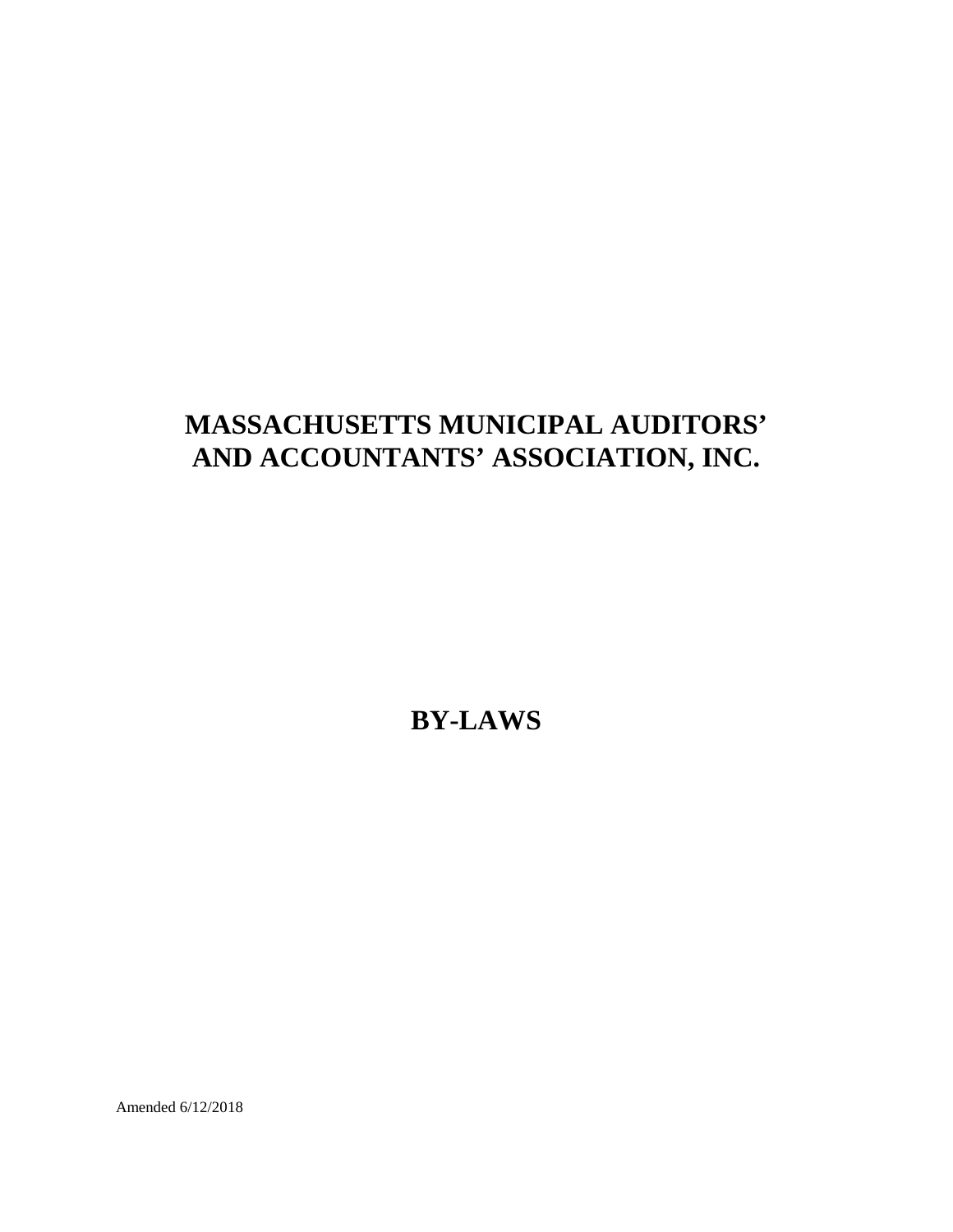# **TABLE OF CONTENTS**

| <b>Article 1</b>  | <b>Name</b>                        |
|-------------------|------------------------------------|
| <b>Article 2</b>  | <b>Mission</b>                     |
| <b>Article 3</b>  | <b>Memberships</b>                 |
| <b>Article 4</b>  | <b>Fiscal Year</b>                 |
| <b>Article 5</b>  | <b>Dues</b>                        |
| <b>Article 6</b>  | <b>Officers</b>                    |
| <b>Article 7</b>  | <b>Employees</b>                   |
| <b>Article 8</b>  | <b>Legislative Committee</b>       |
| <b>Article 9</b>  | <b>Nominating Committee</b>        |
| <b>Article 10</b> | <b>Education Program Committee</b> |
| <b>Article 11</b> | <b>Certification Committee</b>     |
| <b>Article 12</b> | <b>Certification Requirements</b>  |
| <b>Article 13</b> | <b>Exam Committee</b>              |
| <b>Article 14</b> | <b>Meetings</b>                    |
| <b>Article 15</b> | <b>Amendments</b>                  |
| <b>Article 16</b> | <b>Procedures</b>                  |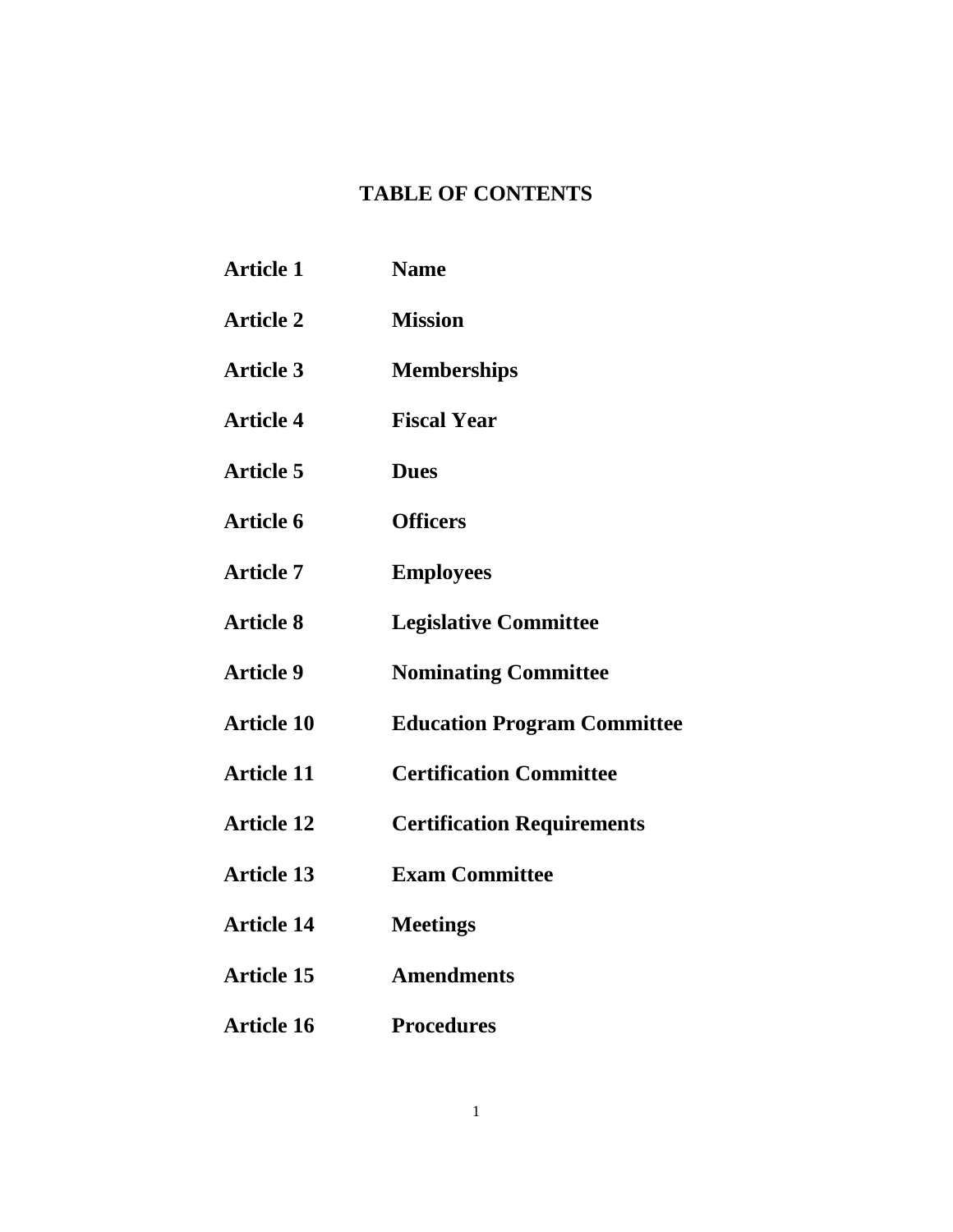#### **Article 1 NAME**

Section 1 This organization shall be known as the Massachusetts Municipal Auditors' and Accountants' Association.

#### **Article 2 MISSION**

Section 1 The mission of the Association shall be the development of a closer relationship and understanding among those concerned with municipal accounting and finance in Massachusetts, the discussion and analysis of problems relating to municipal finance under the laws of Massachusetts, and other objectives of mutual interest to Massachusetts municipal accounting officers.

#### **Article 3 MEMBERSHIPS**

- Section 1 The membership of the Association shall consists of Active, Associate, Affiliate and Honorary Members.
- Section 2 Active membership may be held in the Association by the City Auditor, Town Accountant, Finance Director or Officer having similar duties of any Massachusetts City or Town, and the Accounting Officer of any District, socalled, in the Commonwealth of Massachusetts. There shall be no more than two Active Memberships from each City, Town or District*.* The Secretary shall be responsible for reviewing membership status. In the event of a need for clarification, the Secretary shall submit all such applications to the Executive Committee who will then vote on whether or not to approve the applications in conformance with this section.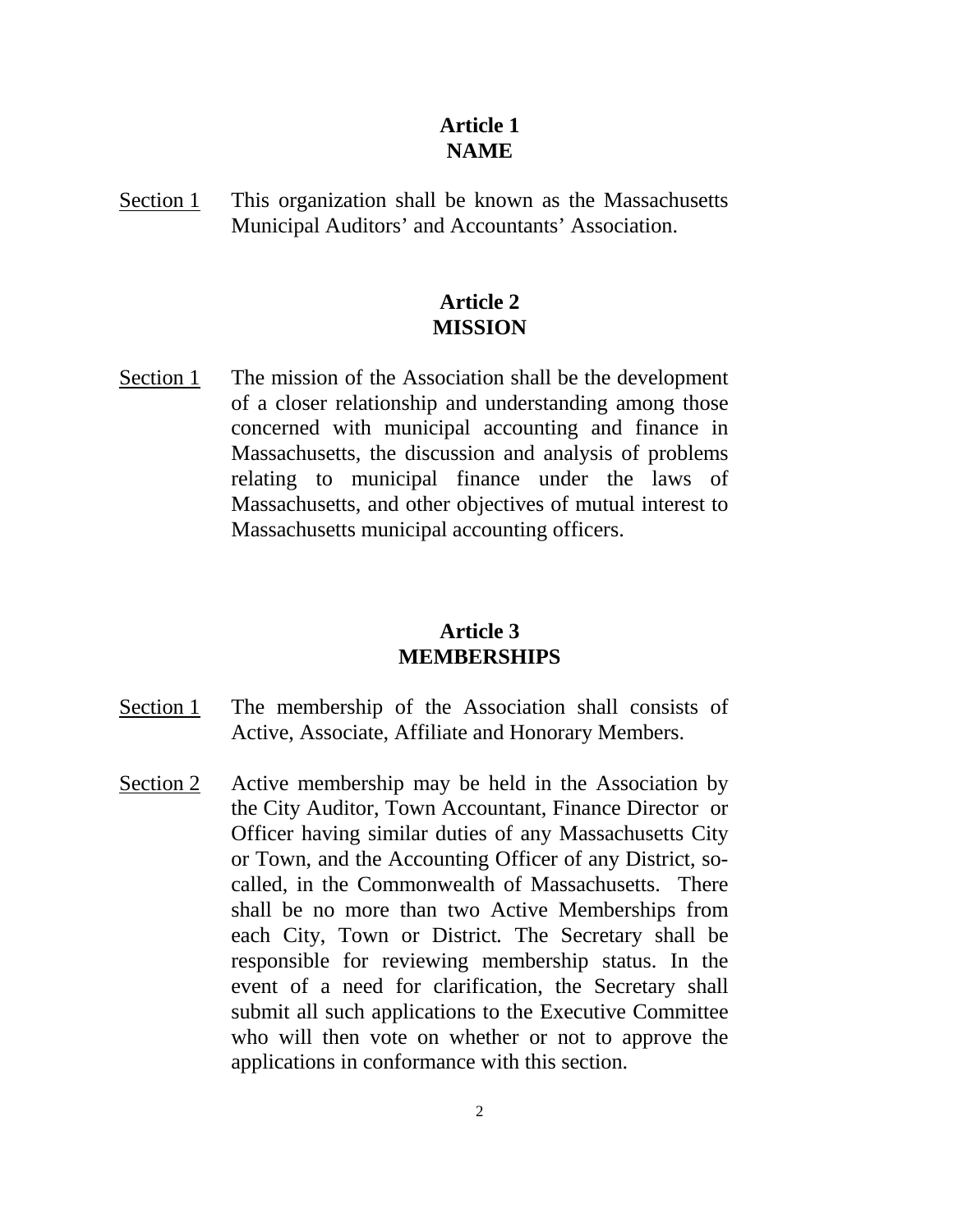- Section 3 Any Active Member, shall upon retirement, become an Honorary Member of this Association and shall be exempt from the payment of dues.
- Section 4 Associate Membership may be held in the Association by an Assistant City Auditor, Assistant Town/District Accountant, or any other person having similar duties within the Accounting Department. An Associate Membership may also be held, with the review and approval of the Executive Committee, by an individual who works within another municipal department in which accounting duties are performed. The Secretary shall be responsible for reviewing membership status. In the event of a need for clarification, the Secretary shall submit all such applications to the Executive Committee who will then vote on whether or not to approve the applications in conformance with this section. Staff members of the Bureau of Accounts in the Department of Revenue are eligible to be members under this section.
- Section 5 Affiliate Membership may be held in the Association by any person who has been designated a Certified Governmental Accountant (CGA) by the Association, and who is no longer employed in a manner that qualifies them for Active or Associate Membership in the Association; provided that such Affiliate Membership is renewed annually with no lapse. And that further, any such person shall be entitled to attend the Annual Educational Program in order to meet the requirements of continuing to hold the designation of Certified Governmental Accountant. Any such person so attending any Annual Educational Program, shall be subject to such fees, in addition to normal conference registration fees, as the Executive Committee shall determine. Further, any such member who shall fail to pay annual Affiliate Membership dues by the deadline, determined by the Executive Committee as the final date for payment in order to register for the Annual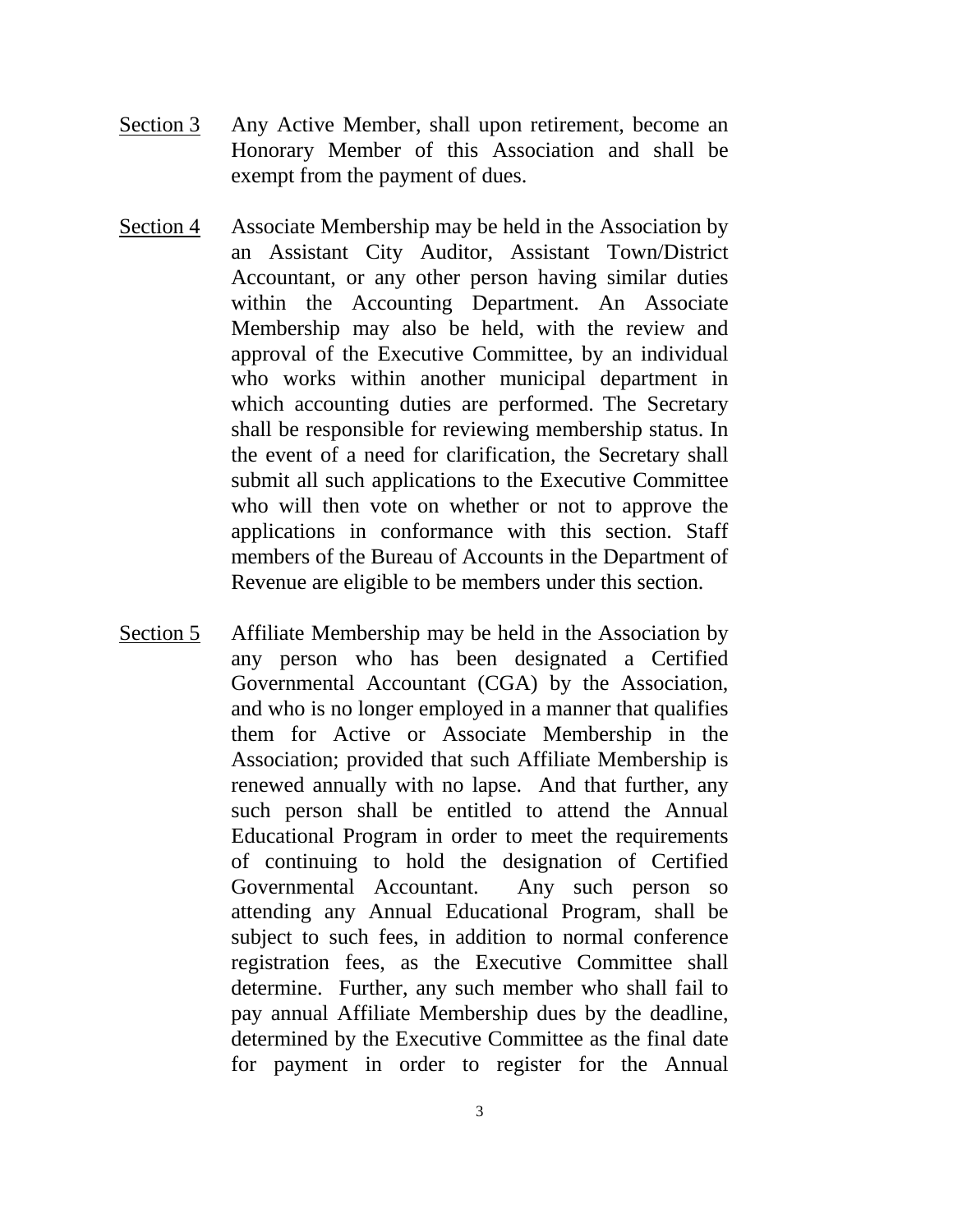Educational Program, shall forfeit membership rights in the Association until such time as their employment may qualify them for membership. It shall be the responsibility of the Affiliate Member to notify any member of the Association's Executive Committee of the Affiliate Member's current mailing address in order that Association correspondence can be properly directed.

- Section 6 Honorary Memberships shall be bestowed upon the Commissioner and Associate Commissioners of the Department of Revenue, the Director and Assistant Director of the Bureau of Accounts of the Commonwealth of Massachusetts and any other officials or individuals designated by the Executive Committee.
- Section 7 Temporary Membership All membership applicants for this category shall be reviewed and voted on by the Executive Committee and shall be limited to such number as the Executive Committee may from time to time establish. This category would allow persons interested in obtaining a position within the finance offices of a city, town or district in the near future (as defined below) to attend any and all conferences during their membership term. This type of membership shall enjoy all the privileges of membership with the exception of the right to vote, hold office, and eligibility to take the CGA exam. Temporary membership shall be limited to 2 years; extension to be approved by the Executive Committee. Near Future shall be defined as:
	- 1) Any undergraduate or graduate student looking into the possible career path in municipal finance;
	- 2) Anyone who can demonstrate Accounting or Financial skills/background who is interested in changing their career path.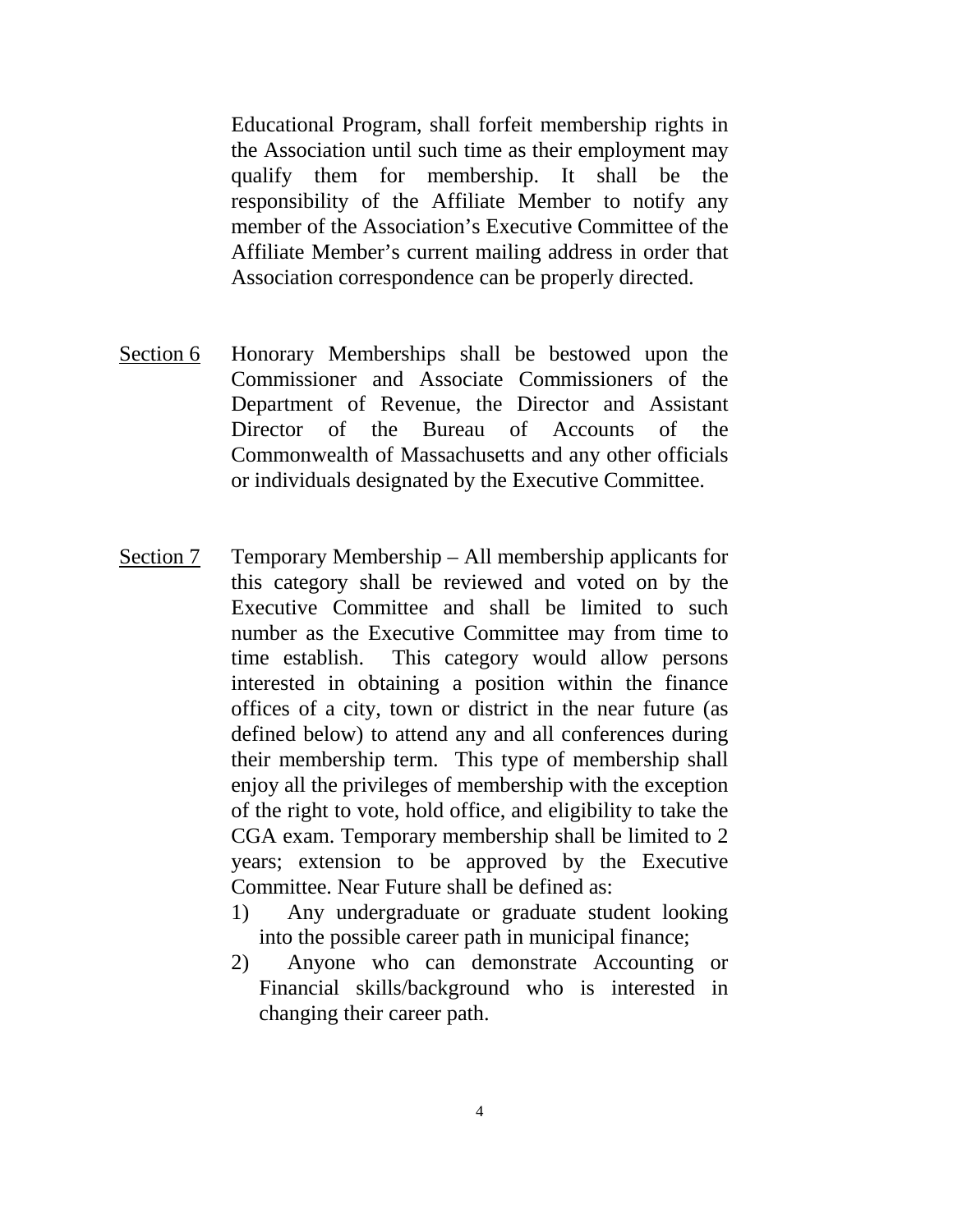Section 8 The field of membership outlined in Article 3, sections 1 through 7, inclusive, shall be for individual memberships only.

#### **Article 4 FISCAL YEAR**

Section 1 The Fiscal year of the Association shall be from July 1 through June 30th.

# **Article 5 DUES**

- Section 1 Effective July 1, 2010 the Annual Dues, payable by September 1, shall be as follows:
	- (a) Active Members:
		- (1) All Cities \$90.00 per year
		- (2) Towns/Districts (Population over 10,000) \$80.00 per year
		- (3) Towns/Districts (Population under 10,000) \$50.00 per year
	- (b) Associate/Temporary Members \$45.00 per year
	- (c) Affiliate Members \$90.00 per year
	- (d) Honorary Members Exempt from dues
- Section 2 Any member may be subject to suspension from the Association for delinquency in payment of dues after six months from the beginning of the fiscal year. However, any such member may be reinstated upon payment of dues plus a late fee as determined by the Executive Committee.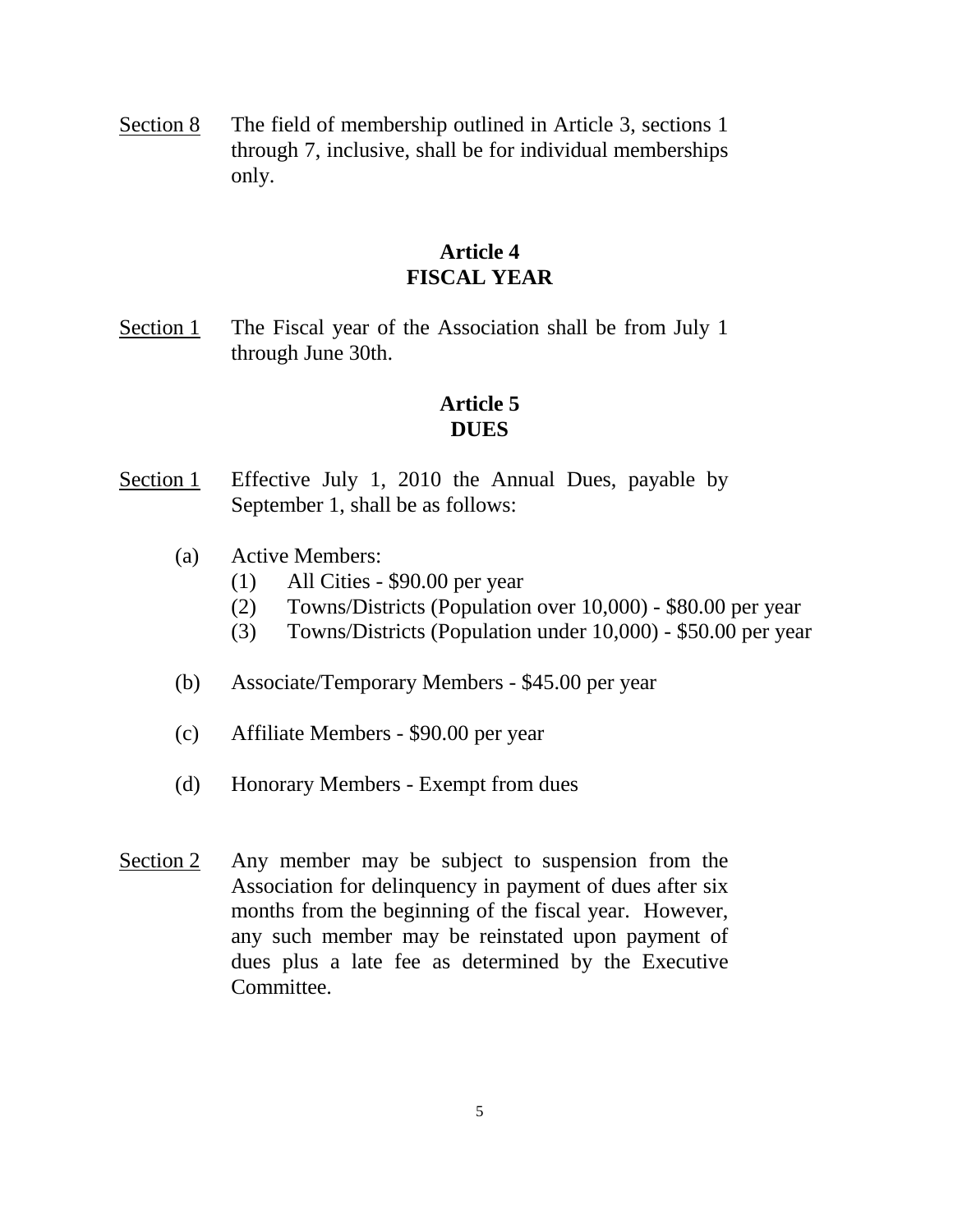# **Article 6 OFFICERS**

- Section 1 The officers of the Association shall be a President, a First Vice-President, a Second Vice-President, a Secretary and a Treasurer who shall be chosen by ballot, from among Certified Active Members only, to serve during the next succeeding fiscal year, or until their successors may be elected.
- Section 2 There shall be an Executive Committee consisting of the elected officers, the immediate Past President, and three Active Members elected at large. The three Certified Active Members, elected at large, shall be elected for a term of three (3) years. The terms of the at-large members shall be established such that one position becomes open each fiscal year.
- Section 3 It shall be the duty of the Executive Committee to transact the business of the Association, including arrangement of meetings as to time, place and program; to study all matters referred to it by the Association and to perform other duties pertaining to the advancement and welfare of the Association.
- Section 4 It shall be the duty of the Executive Committee to arrange for an annual audit of the Association's Financial activity. The Executive Committee shall provide the results of the audit to the membership by June 30 annually.

#### **Article 7 EMPLOYEES**

Section 1 The Executive Committee may retain the services of such employees or independent contractors as it deems necessary. The duties of such employees or contractors shall be set forth in a job description or contract which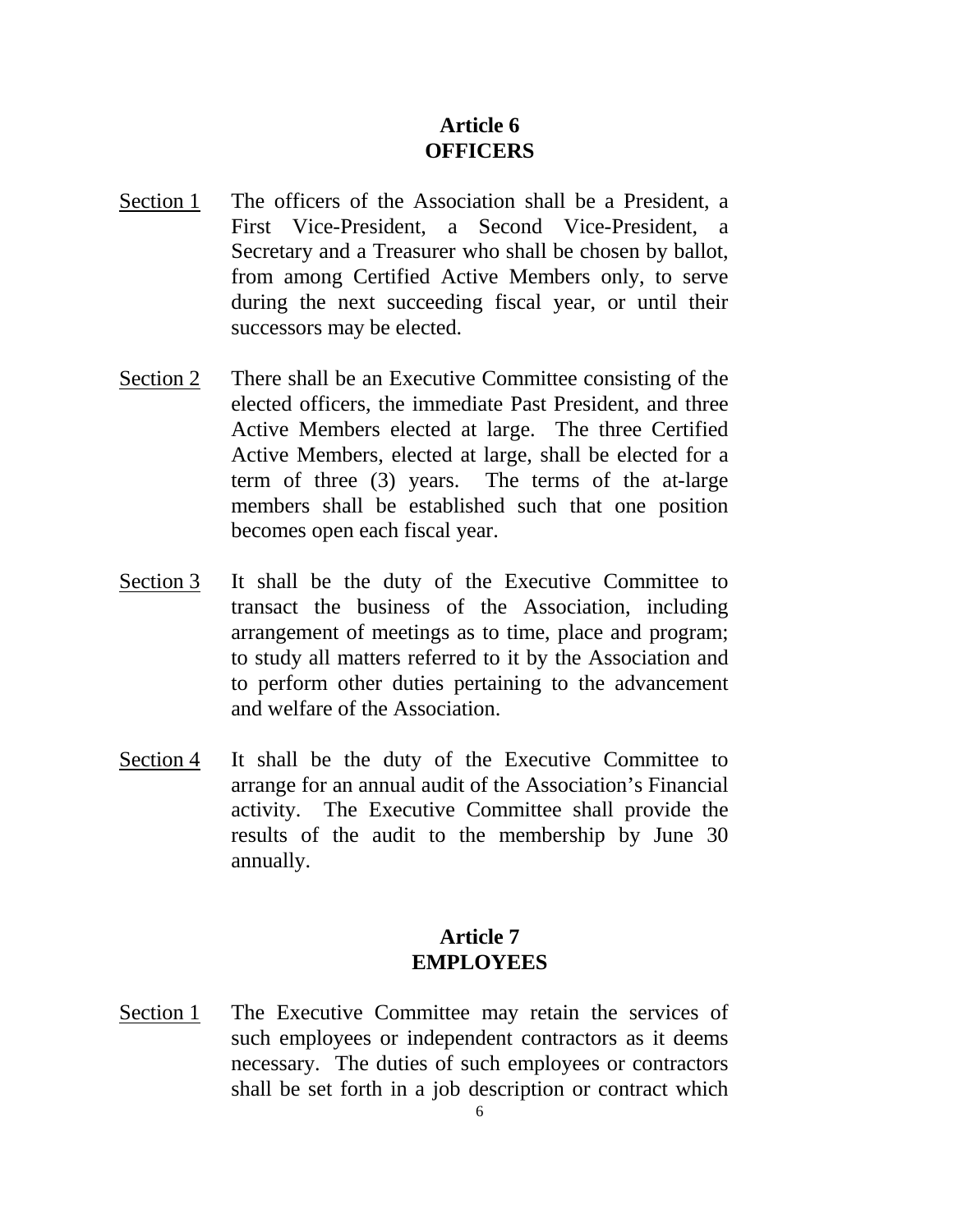shall be kept on file with the Association Secretary. The job description or contract shall be established and/or amended by majority vote of the Executive Committee. Compensation, including expenses, shall be set by the Executive Committee of the Association. The President of the Association shall report annually to the Association membership as to any such employees or contractors hired by the Executive Committee.

- Section 2 The Executive Committee shall determine the annual compensation which shall be paid to the person elected to serve as Secretary of the Association. The duties of the Secretary shall be set forth in a job description, which shall be approved and/or amended by the Executive Committee.
- Section 3 The Executive Committee shall determine the annual compensation which shall be paid to the person elected to serve as Treasurer of the Association. The duties of the Treasurer shall be set forth in a job description, which shall be approved and/or amended by the Executive Committee.
- Section 4 The Executive Committee shall determine the annual compensation which shall be paid to the person appointed to serve as the Education Program Coordinator of the Association. The duties of the Education Program Coordinator shall be set forth in a job description, which shall be approved and/or amended by the Executive Committee.
- Section 5 The Executive Committee shall determine the annual compensation which shall be paid to the person appointed to serve as the Conference/Hospitality Coordinator of the Association. The duties of the Conference/Hospitality Coordinator shall be set forth in a job description, which shall be approved and/or amended by the Executive Committee.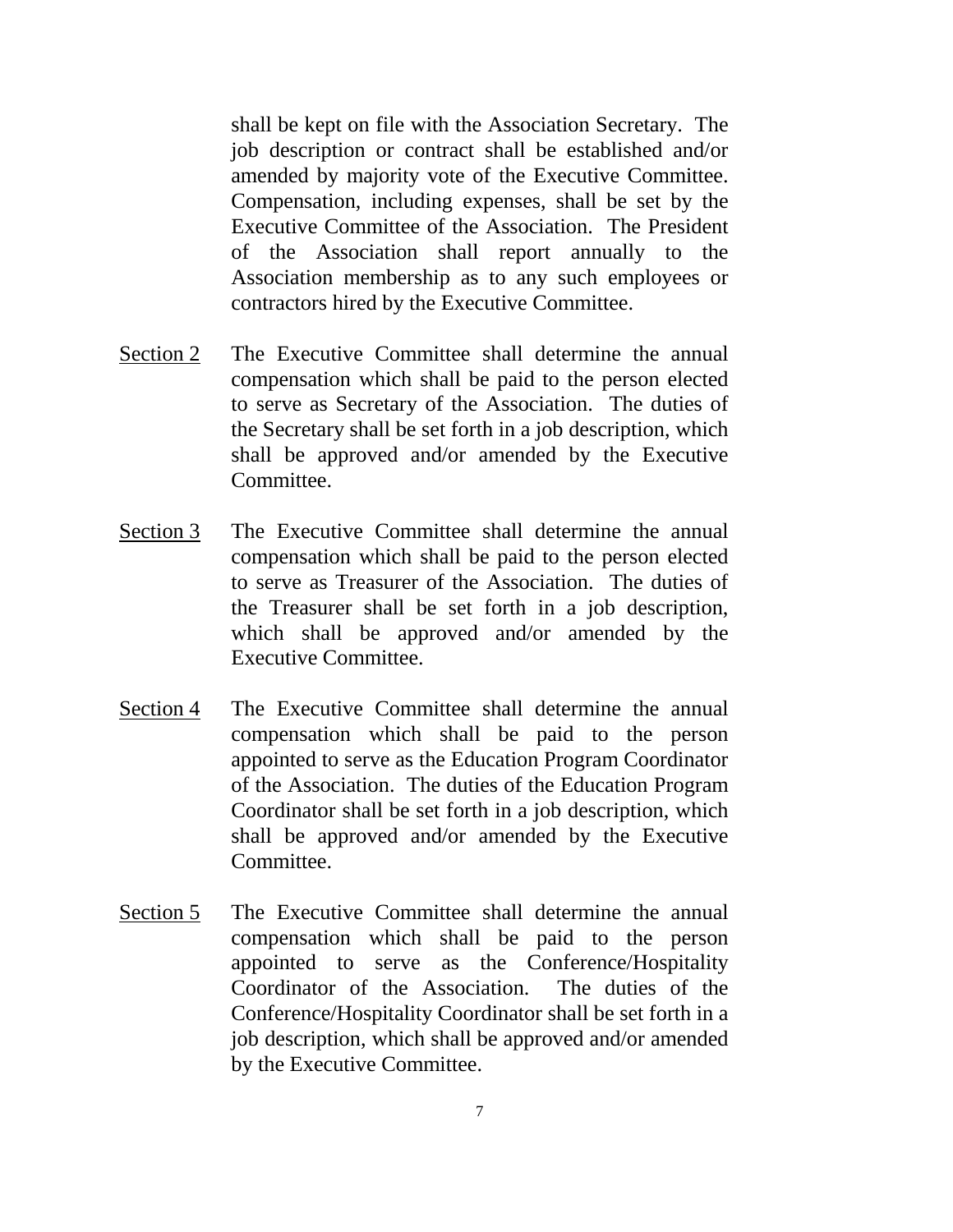#### **Article 8 LEGISLATIVE COMMITTEE**

- Section 1 The President shall annually appoint from the Active Members a Legislative Committee of not less than five (5), one of whom shall be a current member of the Executive Committee. Said appointments shall be made prior to October 1. It shall be the Legislative Committee's duty to prepare drafts of legislation for submission to the State Legislature on matters as may be proposed by the Association or its Executive Committee. The Legislative Committee shall work through its Legislative Agent on matters to be presented to the State Legislature. With the approval of the President, the Legislative Committee may be authorized to incur expenditures in the name of the Association which it deems necessary for the prosecution of its work. The Legislative Committee shall submit a report to the Association at any regular meeting occurring during the legislative session.
- Section 2 The Executive Committee may contract annually, prior to each Legislative session, with a person or persons to represent the Association as its Legislative Agent. The Legislative Agent shall, upon approval of the Executive Committee, acting through its Legislative Committee, represent said Association before the State Legislature on matters relating to municipal finance and other matters which may be in the best interest of the Association. The Legislative Agent shall, at least annually, submit a detailed written report to the Executive Committee through its Legislative Committee. The Legislative Agent's rate of compensation, including expenses, shall be set by the Executive Committee of the Association.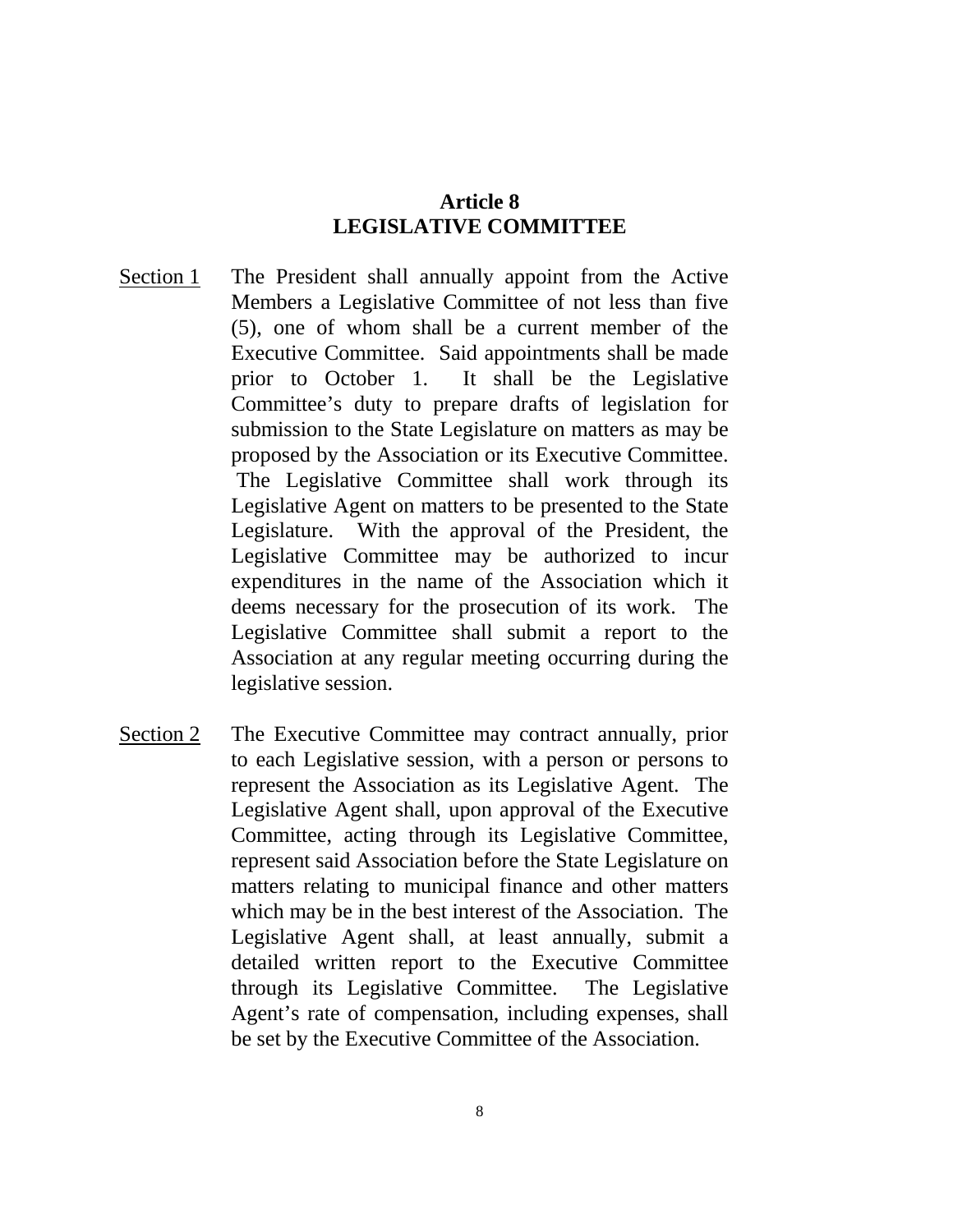#### **Article 9 NOMINATING COMMITTEE**

Section 1 The Executive Committee shall annually appoint a Nominating Committee consisting of five (5) Certified Active Members who shall serve for a term of one year beginning in January. The Nominating Committee's duties shall be to submit a report at the annual meeting of the Association. Said report shall contain the Committee's recommendation for nominees to the offices of President, First Vice-President, Second Vice-President, Secretary and Treasurer and for the elected members of the Executive Committee. If a vacancy occurs in any elected office, the Nominating Committee shall submit to the Association a report of their nominee or nominees to fill such vacancy or vacancies, which shall be acted upon at the next regular meeting of the Association. All nominees shall consist of active, certified members.

#### **Article 10 EDUCATION PROGRAM COMMITTEE**

- Section 1 There shall be an Education Program Committee consisting of two (2) members of the Executive Committee and seven (7) additional Certified Members to be appointed for staggered three (3) year terms. Appointments shall be made by the President with the approval of the Executive Committee.
- Section 2 The Education Program Committee will be responsible for the maintenance and development of education programs aimed at providing our membership with the tools necessary to successfully attain and maintain certification and to further promote education to all members.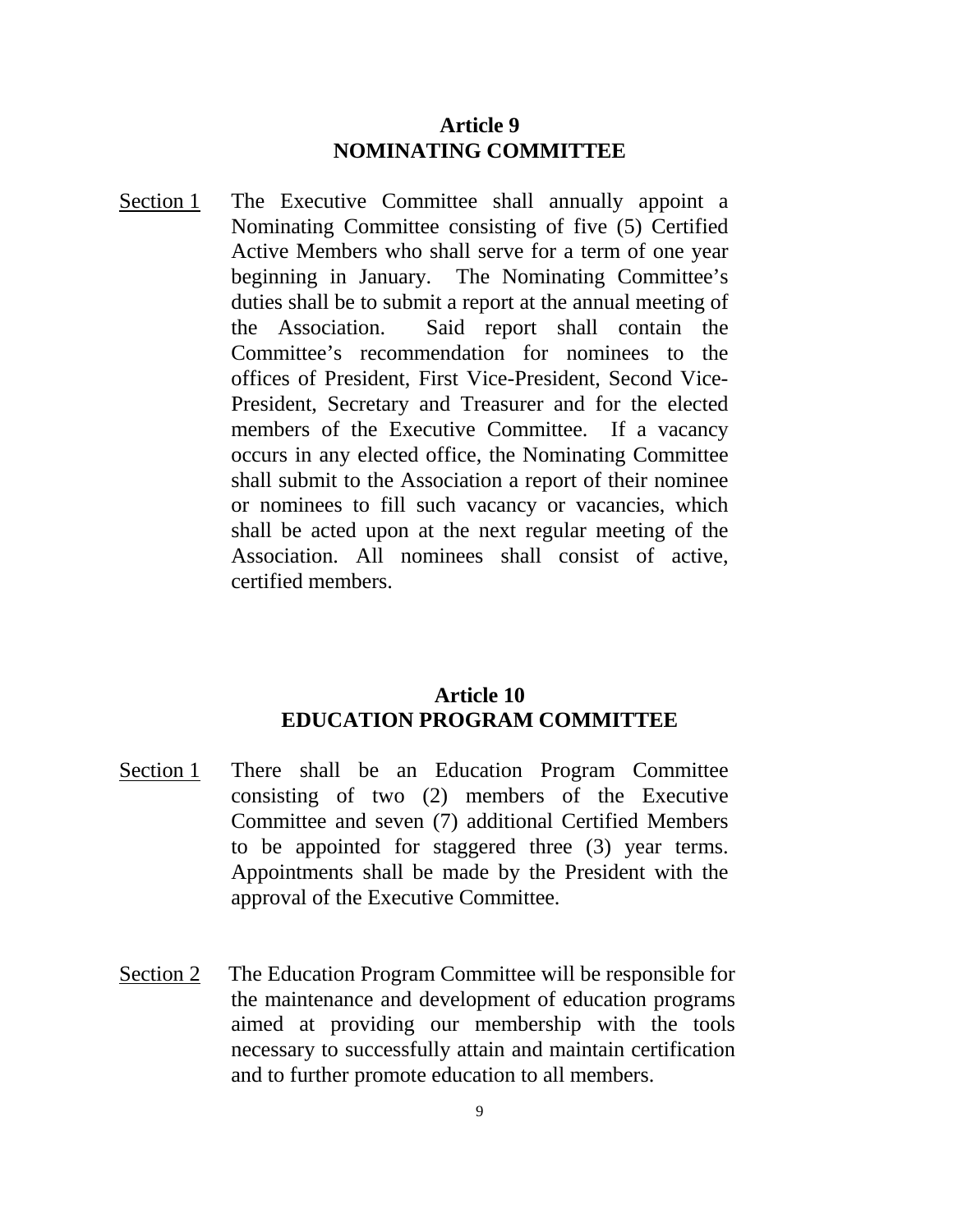- Section 3 The committee will be charged with providing, at a minimum:
	- ♦ Curriculum for the Annual Education Program and all other conferences.
		- Recommendations for program changes to the Executive Committee.
	- Training materials for the Annual Education Program.
		- An annual review for required changes to program materials.
	- Recruitment and training of classroom instructors.
		- Annual evaluation of classroom instructors.
		- Coordination of feedback from classroom instructors regarding training materials.

The Education Program Committee may retain the services of a consultant with Executive Committee approval. The consultant would be responsible for the following functions:

- Aid in the organization and improvement of existing training materials.
- Make recommendations to the committee regarding content of existing training materials and program changes.
- Develop new training materials as recommended by the committee.
- Section 4 The Education Program Committee shall submit a report to the Association at the Annual Meeting or at any regularly scheduled meeting during the year.

# **Article 11 CERTIFICATION COMMITTEE**

Section 1 There shall be a Certification Committee consisting of six (6) Certified Active Members to be appointed for staggered three (3) year terms. Appointments shall be made by the President with the approval of the Executive Committee.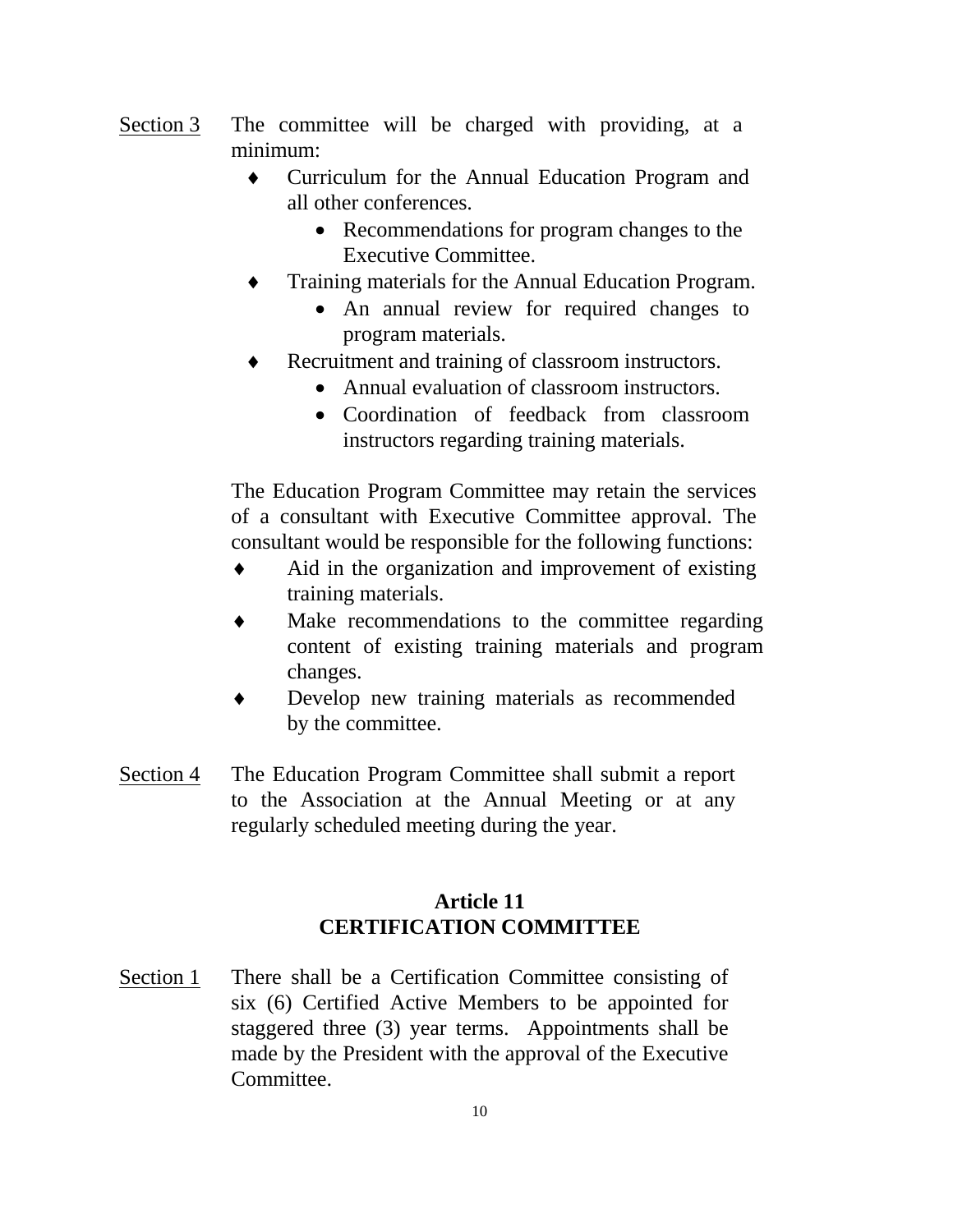Section 2 It shall be the duty of the Certification Committee to monitor the regulations and policies of CERTIFICATION as promulgated by the Association. The Committee shall maintain the standard requirements for Certification as approved by the Executive Committee and shall review and process all applications in the Certification process. The Committee shall retain all Certification records and shall assist in the preparation of the Annual Education Program only in so far as it pertains to the Certification process. The Committee shall submit a report to the Association at the Annual Meeting or at any regularly scheduled meeting during the year.

#### **Article 12 CERIFICATION REQUIREMENTS**

- Section 1 Members must meet the eligibility requirements, determined by the Certification Committee, to take the exam at the Annual Education Program.
- Section 2 An Active valid membership is required to continue holding the CGA designation. Annual attendance is encouraged; however, to maintain a valid certification a member must attend the Annual Education Program at least once every three (3) years.
- Section 3 Any member who cannot meet any of the requirements may appeal to the Executive Committee; who may grant a temporary continuation of ones certification under extraordinary or extenuating circumstances.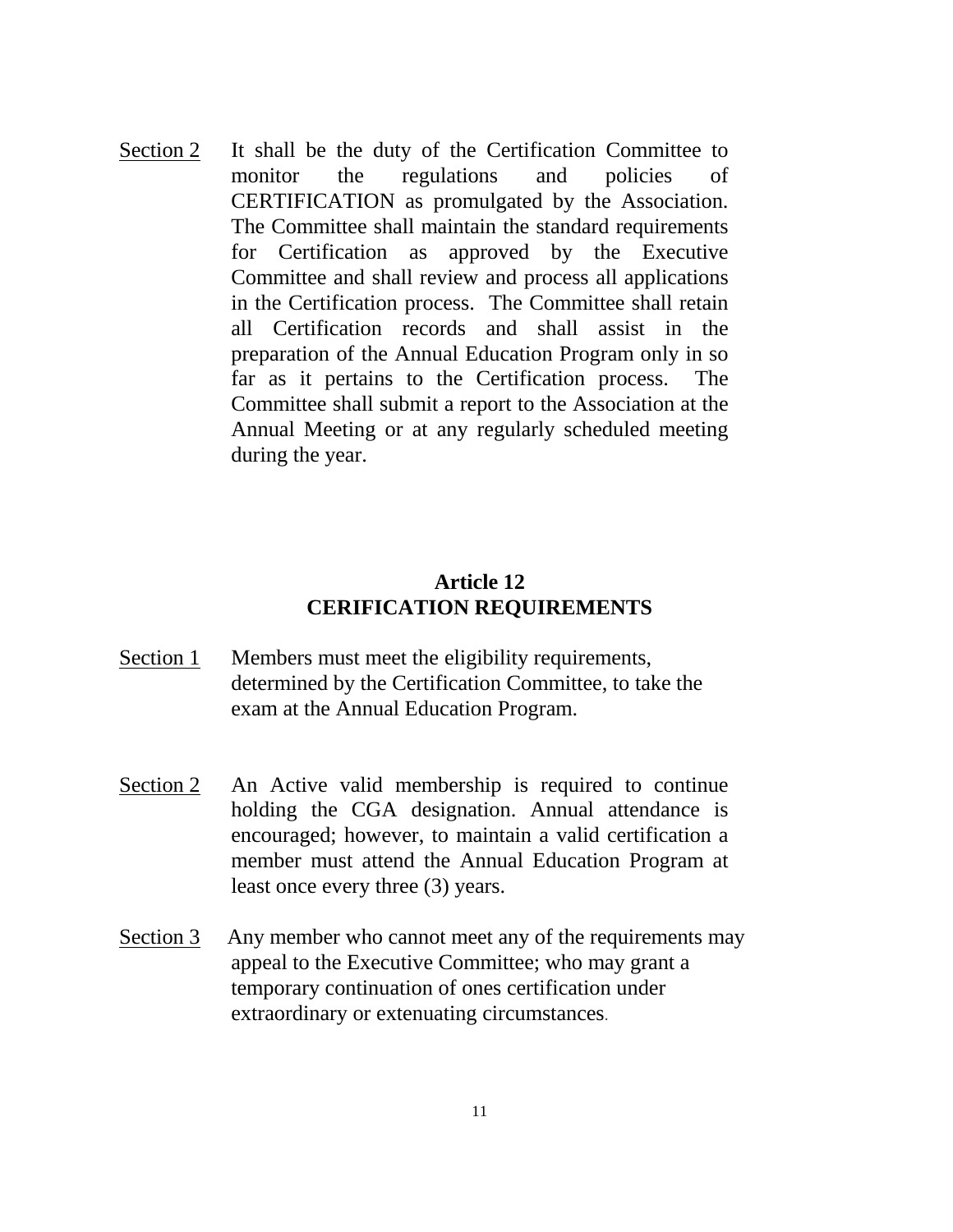# **Article 13 EXAM COMMITTEE**

- Section 1 There shall be an Exam Committee consisting of the President, Past President, Executive Committee Member At Large and an appointed Exam Officer. The Exam Officer shall be appointed by the President with the approval of the Executive Committee.
- Section 2 It shall be the duty of the Exam Committee to annually review the exam, meet with the Certification Committee if necessary and maintain all exam records. The Exam Committee shall submit a report to the Executive Board at the June Conference.

#### **Article 14 MEETINGS**

- Section 1 The Association shall hold at least three (3) regular meetings per year, one of which shall be the Annual Education Program, one of which shall be the Annual Meeting and the third shall be the Fall Meeting. Special Meetings may be called by order of the Executive Committee. At Special Meetings only those matters set forth in the notice of the meeting shall be considered.
- Section 2 A notice shall be sent to each member at least fifteen (15) days in advance of any regular or special meeting.
- Section 3 Twenty-five (25) Active Members at any meeting shall constitute a quorum for the transaction of business.